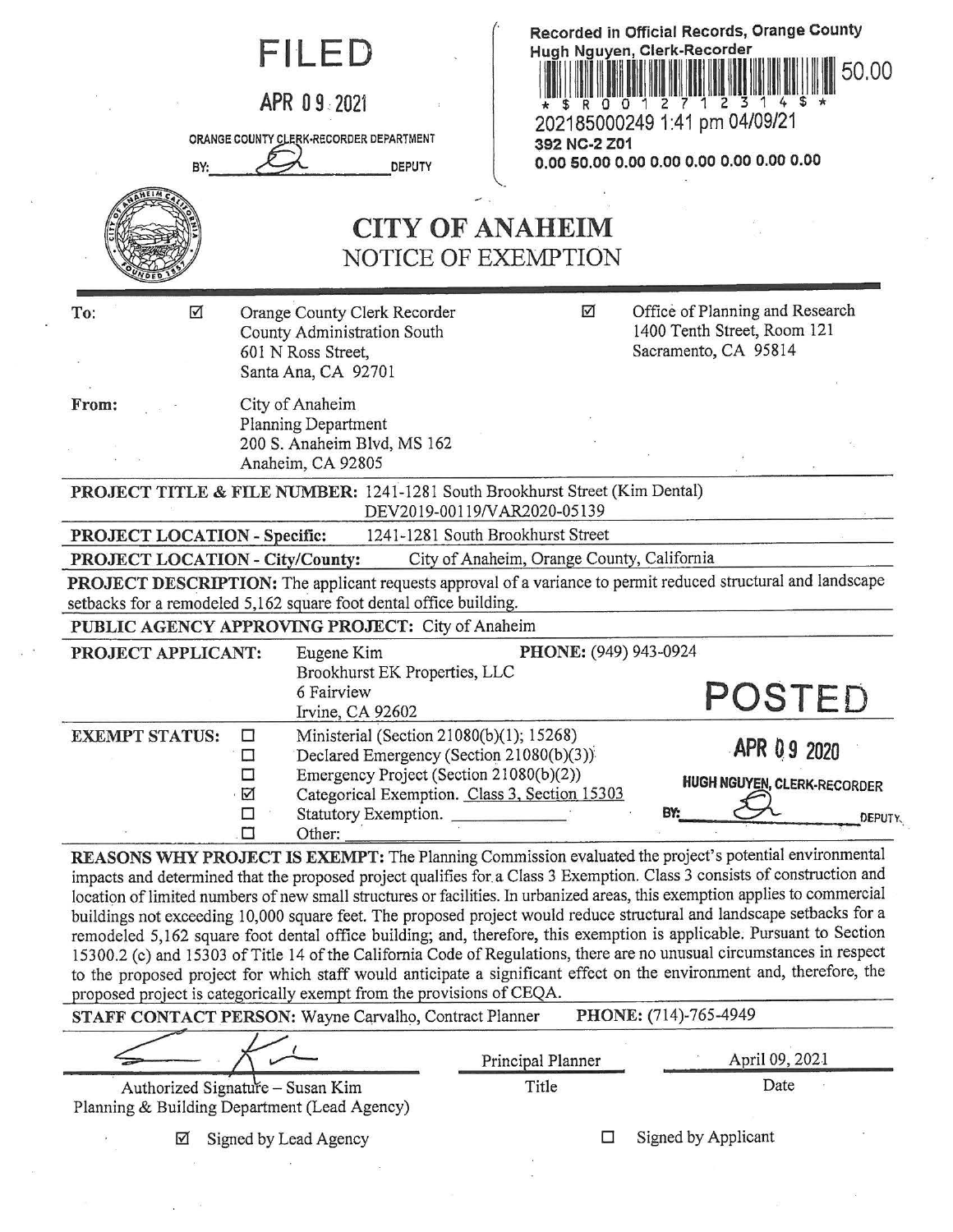

## **HUGH NGUYEN**

CLERK-RECORDER

BIRTH AND DEATH RECORDS FICTITIOUS BUSINESS NAMES MARRIAGE LICENSES/RECORDS NOTARY REGISTRATION ORANGE COUNTY ARCHIVES PASSPORTS PROPERTY RECORDS

## Office of the Orange County Clerk-Recorder **Memorandum**

SUBJECT: NOTICE OF EXEMPTION

The attached notice was received, filed and a copy was posted on  $04/09/2021$ 

**It remained posted for 30 (thirty) days.** 

Hugh Nguyen Clerk - Recorder In and for the County of Orange

By: Edgar Guerrero Deputy

Public Resource Code 21092.3

The notice required pursuant to Sections 21080.4 and 21092 for an environmental impact report shall be posted in the office of the County Clerk of each county \*\*\* in which the project will be located and shall remain posted for a period of 30 days. The notice required pursuant to Section 21092 for a negative declaration shall be so posted for a period of 20 davs. unless otherwise required bv law to be posted for 30 days. The County Clerk shall post notices within 24 hours of receipt.

Public Resource Code 21152

All notices filed pursuant to this section shall be available for public inspection, and shall be posted \*\*\* within 24 **hours of receipt** in the office of the County Clerk. Each notice shall remain posted for a period of 30 days. \*\*\* Thereafter, the clerk shall return the notice to the local lead agency \*\*\* within a notation of the period it was posted. The local lead agency shall retain the notice for not less than nine months.

Additions or changes by underline; deletions by \*\*\*